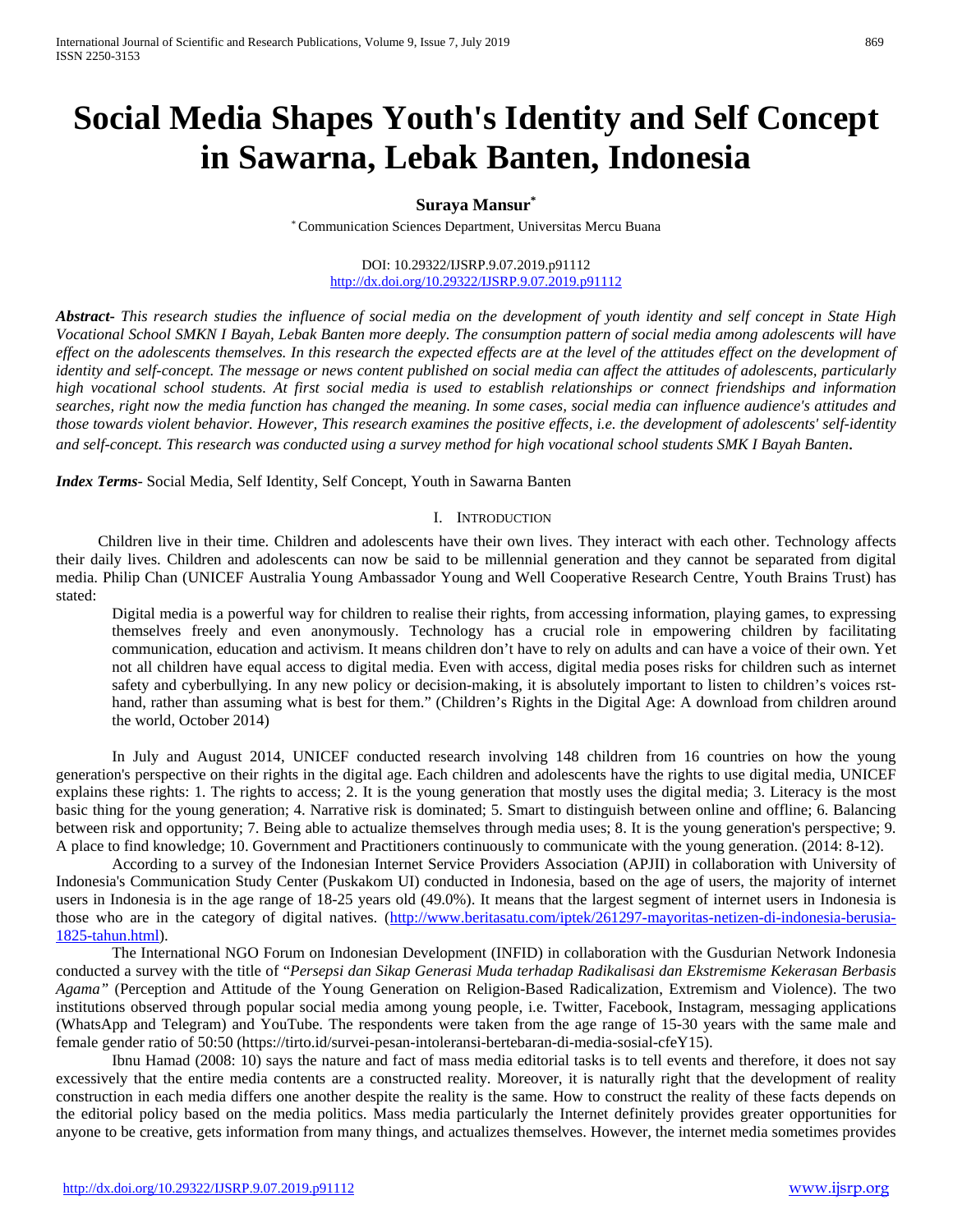false information and it is believed to be the truth for lack of knowledge and insights of the internet users. Therefore, the research questions in this research are: (1) How far is the content of social media messages in Indonesia? (2) How far does the content of social media messages affect the development of identity and self-concept in state high vocational school students?

This research studies communication technology, particularly social media technology. It observes the limited effects in patterns of social media use or consumption on the young generation, i.e. high school students. The effects aimed at the younger generation in this research is the development of identity and self-concept.

As time goes by, technology has become more advanced from analog technology to digital one. This has impact on media developments then it appears new media. According to McQuail, new media is a place where all communication messages are decentralized; messsage distribution via satellite increases the use of cable and computer networks; the degree of audience involvement in the communication process rises drastically. Moreover, other definitions of New Media are that the media uses the Internet, the technology-based online media, flexible characters, potentially interactive and can function privately or publicly (Mondry, 2008: 13).

"Social media currently has become a part of modern human life. It is estimated that in the future there will be a trend with the 3S term, i.e. Social, Share, and Speed ". Social indicates that how anyone connects with other people and shares one another. Share itself shows that how anyone shares his experience with others, through texts, photos, videos and whatever it is through social networks.

Based on the research results on how many hours adolescents spend their time with their computers, it shows that :

Parents in the Annenberg survey report that children (between 2 and 17 years) in homes with computers spend approximately 1 h and 37 min a day on computers, including video games (Stanger & Gridina, 1999). In the Home Net study, machine records of weekly usage averaged across approximately 2 years of data between 1995 and 1998 show that among the teens who had access to the Internet at home, usage averaged about 3 h/week during weeks when they used it, and over 10% used it more than 16 h/week. Teens in the study were much heavier users of the Internet and all its services than were their parents. The teens used the Internet for schoolwork, for communication with both local and distant friends, and to have fun, especially by finding information related to their interests and hobbies. Teenagers were more likely than adults to report using the Internet for social purposes. (Subrahmanyam, et al, 2001 : 9)

The research results state that the computer uses greatly vary from entertaining oneself, doing homework, finding education information, communicating with friends, joining groups to reading news. This also makes adolescents forget other activities. In addition, the research results also reveals that adolescents who use computers at home influence their academic performance. It is described as follows :

One program of note is that of Cole (1996), who has been experimenting with the use of electronic communication and games with children in both classroom and after-school settings for nearly 15 years. The after-school programs are called ``The Fifth Dimension,'' and include the typical uses of home computers, such as educational software, computer games, searching the Internet, and multiuser dungeons (MUD) activities. Subject matter includes social development, geography, communications, reading, writing, math, social studies, health, technology, language, and problem solving (Blanton, Moorman, Hayes, & Warner, 1997).

Tapscott (2009) writes the norms of Internet Generation. Firstly, they want freedom in everything they do, i.e. freedom of choice and freedom of expression. Secondly, they like to make things according to their tastes (customozation and personalization). Thirdly, they seek corporation integration and openness when they decide something they will buy or where they will work. Fourthly, the internet generation wants entertainment and games in their jobs, education and social life. Fifthly, they are the generation that relies on collaboration and relationships. Sixthly, the internet generation needs speed. Seventhly, they are innovators. The needs of digital native's life are fully integrated with the internet. They have become part of a digital environment that is familiar with the internet since their childhood and therefore, the primary, secondary and tertiary needs can be totally felt through the hold of a device (Sukaesih, SB, & Harmanto, 2015); (Supratman, 2018).

Identity is important in a society where they have many members. It is individuals' picture through: physical appearance, racial characteristics, skin color, language they use, self-assessment, and other perception factors all of which are used to construct cultural identity. According to Klap (Berger, 2010:125), the indentity includes all things to individuals who can state legally and can be trusted about themselves - their status, name, personality, and past.

According to Tajfel & Turner (Gudykunst & Mody, 2002:225), Social Identity Theory (SIT) aims that individuals have a concept in their own selves when they socialize and identify their own selves. Personal identity sees that individuals are unique creatures. They have culture and live in a group. Moreover, social identity refers to knowledge in members of cultural groups and communicate it with other cultures. The characteristics of individuals get influence from collectivistic orientation in individual communication: (1) Personality Orientations describes how personal orientation relates to or communicate with others. (2) Individual Values are personality values that individuals possess when they maintain their self confidence when they make communication. (3) Self Constractuals (self perception/ expression) describe how individuals express themselves when they communicate with others.

The main focus in this theory will see how identity is produced in social categories (Hogg, 1993; Hogg & Abraham, 1988; Turner 1991, in (Gudykunst & Mody, 2002:225). Social categories can be in a kind of ethnicity, gender and political affiliation as a part of social structures. Individuals belong to the social category and are basically members of the social categories. Identity connects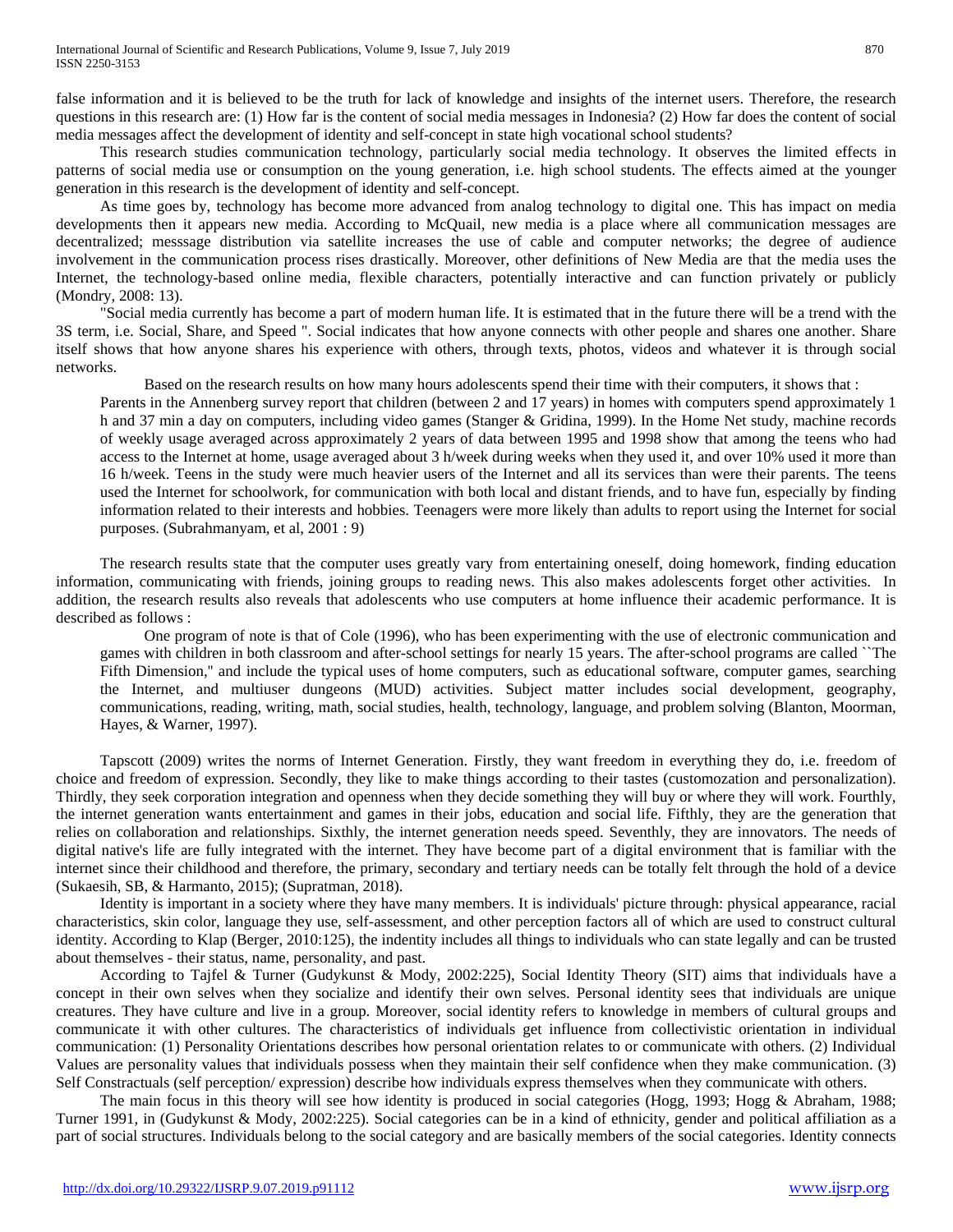individuals to society through members of a group. Otherwise, it will influence individual beliefs, behavior, and knowledge in their relationships with members of other social groups In the perspective of communication, identity is not generated on its own, but it is produced through a communication process with others.The main principle in the identity arises when a message changes between two people. The identity can be negotiated, strengthened, and changed in a communication process. Therefore, the purpose of this identity aims to build a communication (Ayun, 2015).

According to the research results conducted by Fanny Hendro Aryo Putro, it explains that self identity is an individual selfimage arrangement as a person. According to Michael Hecth and his colleagues in (LittleJohn, 2008:131) about the communication theory of identity, the identity is a major link between individuals and society and communication is the link that makes this relationship to occur. Through identity and self-opening process, each individual tries to develop relationships with others through physical and personal attractiveness, and therefore, they can get others' views and perceptions (Mulyana, 2010).

Moreover, the identity development occurs when a series of ideas appears on social media. In this matter, identity announcement gets influence from physical characteristics (for example, gender, ethnicity, attraction) and knowledge as well as social background. Personal attributes often control identity placement. In contrast, the online environment allows individuals to engage in the controlled settings where an ideal identity can be conveyed. In the development of cyber media in the globalized era of communication technology development, almost all global societies turn to communication technology. Right now the communication technology has become the main key in everyday life. It means that society cannot be separated from communication technology as the information resources. Communication technology today becomes the modern media icon and the most influential ones are the Internet media and popular technologies like smartphones (Putro, 2017).

The concept of self concept can be taken from Symbolic Interaction Theory. It is a way of thinking about the mind, self, and society. George Herbert Mead in (Morissan, Wardhani, & Hamid, 2013:126) understands symbolic interaction as an interaction between humans, both verbally and nonverbally to give rise meaning. With the action and response from other individuals, we indirectly give meaning to the words or actions that still exist. The fundamental thing in the theory is the importance of meaning in human behavior, self-concept, and relationship between individuals and society. Mead states that three important concepts in this theory, i.e: (1) Society in the thinking of symbolic interaction theory comprises behaviors that work together among the members. Mead mentions that society is manifested or formed with the presence of symbols in a kind of signals from the body. Due to human ability to pronounce symbols and act as well as make response to what is produced, we will have empathy and take on their roles. (2) According to understanding of self in the Symbolic Interactions Theory, individuals interact one another to produce a certain idea about their own selves. The theory reveals about self, how experience interacts with others. In this theory, self comprises a set of three-dimensional elements. "The first dimension is the display dimension in which whether the self aspect can be shown to public or private one. "The second dimension is realization or source, i.e. the degree in a particular part or area of "self" which is believed to come from within the individuals themselves or from outside. The self element which is believed to originate from the internal is called the individually realized term while the self element that is trusted to come from the individuals' relationship with the group is called the collectively realized term. The third dimension is called an agent, i.e. the degree or level of active power that self generates. The active elements are actions that the individuals take while the passive ones are the opposite" (Morissan, Wardhani, & Hamid, 2013:126).

The research results conducted by Pamela Felita, et al (Felita, Siahaja, Wijaya, & Melisa, 2016) show that adolescents are the largest community in Indonesian society who uses social media regularly. The initial reason of definitely active social media uses is to seek attention, ask opinions, and develop their image but over time eventually they become dependent. A number of researches shows that due to excessive social media uses, adolescents are found to experience incongruence in their self-concept. The incongruence occurs due to distance or discrepancy between the real and ideal self concept. The survey results show that the majority of adolescents who actively uses social media wants to look good and display their ideal self-concept image on their social media profiles despite it is not in accordance with the real self-concept they have had.

Carl Rogers has developed the theory of 'self' and the perception of 'self' or self. According to Roger, the self concept is a collection of perceptions and self-awareness as an organized "me". The self-concept consists of elements such as individuals' characteristics and abilities, perceptions and concepts of self relationships with others and the environment as well as goals and ideas in their own selves. According to Roger, the self develops from individuals' interaction with their environment and they will try to behave according to the self (Roger, 1969). The self concept has three basic components and these consist of ideal self, public self, and real self in (White & Duncan, 2011). The ideal self is the self-concept that the client desires to have, such as good, moral and respected person. The view of an ideal self concept occasionally creates a conflict between the ideal of self and real self. The real self is a way that an individual views him/herself. The conflict between the ideal self and real self motivates the clients to change him/herself and therefore, it is in accordance with the ideal self-concept. However, the viewpoint of the ideal self-concept must be realistic. Furthermore, the public self is the client's mind regarding the views of other people and the environment around him/her which affects the ideal of self and real self of the individual. When the three components are developed in a balanced and appropriate manner, a positive self concept will be created (White & Duncan, 2011).

Adolescents are very likely to have an aspiration to pursue a career. However, the ideal will change in another time. This experiment is seen as a deliberate effort, as part of the stage of searching for the adolescents' identity. In the end the adolescents will ignore the roles and personalities that are not in accordance with their identity (Santrock, 2013). If a adolescent succeeds in completing this stage, he or she will find what is called "self-identity". However, if it fails the adolescent will have difficulty in defining him/herself (the identity confusion). The identity confusion has some characteristics, i.e. their attitude to isolate themselves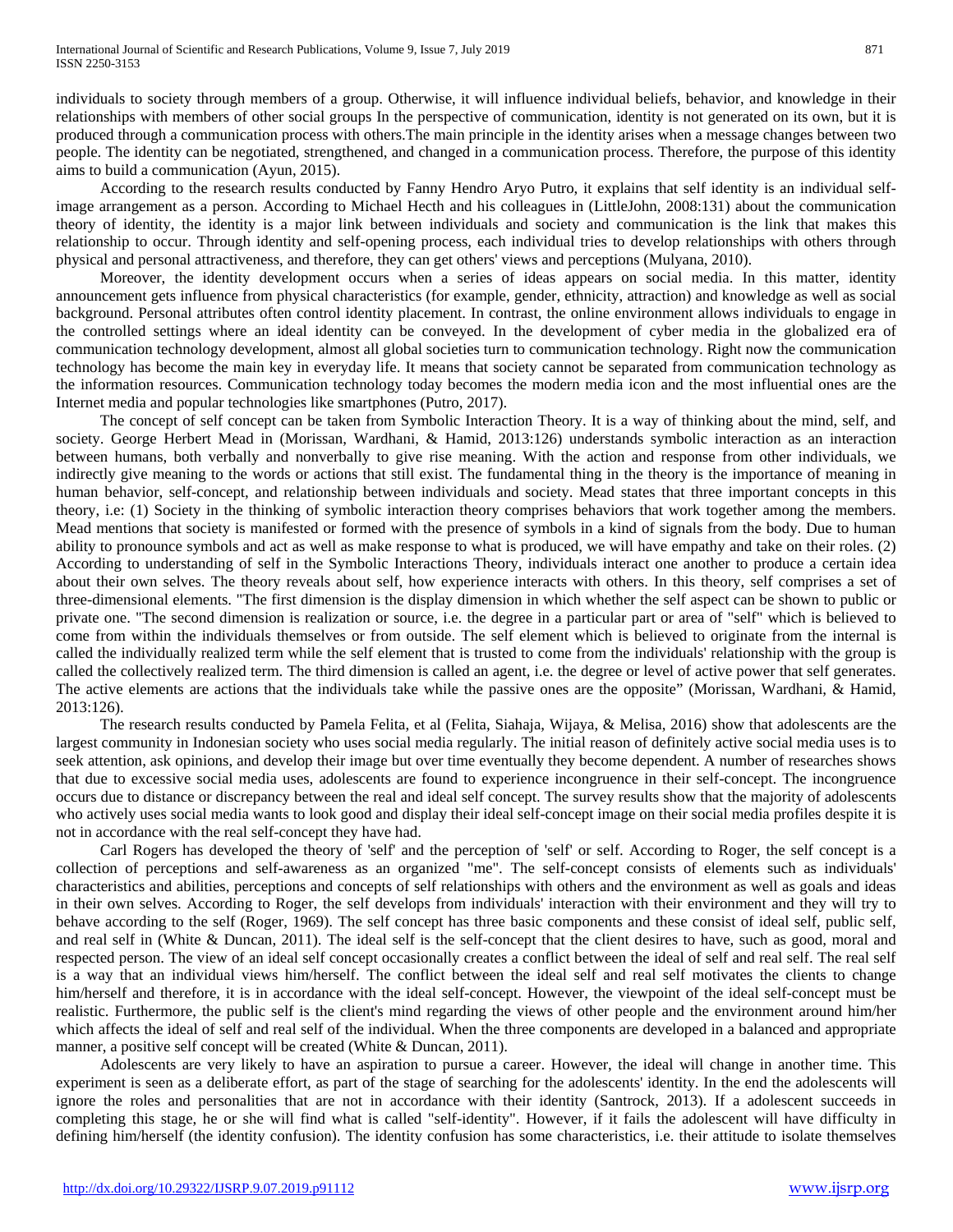and try to avoid the groups of friends and family (Santrock, 2013). When they try to find their identity, the adolescents need peers. In this transition age, they do not want to be considered as children again. The adolescents need to show their existence, show who they are, and need recognition from their environment. In this time they need to find answers to the "who am I" questions. These answers can be obtained from various experiences together with their peers. The peers frequently contribute to the way a adolescent to values him/herself (Mulamawitri, 2001).

According to Rogers, this gap will make individuals develop negative self concepts. This certainly has negative impact on adolescent self-development (Feist & Feist, 2010). Social media uses can have negative impact. It creates discrepancy between ideal and actual self-concept. By displaying the individual's ideal self-concept, a gap arises between the actual and ideal self-concept. When adolescents provide and get feedback from their peers through social media, they continuously evaluates themselves based on the feedback and assessment. This evaluation finally influences the development of the adolescents' self-concept.

#### **II. RESEARCH METHOD**

This research was based on a positivistic paradigm with a quantitative approach. The quantitative research methods in the research is the explanatory survey method. The population in this research was State High Vocational School students SMKN I Bayah, Lebak Banten. It used probability sampling technique, i.e. using simple random sampling. Total sample amounted to 100 students from State High Vocational School SMKN I Bayah, Lebak Banten. It based on a questionnaire to measure the data contained in this research. Before the questionnaire was distributed, the validity and reliability of the questionnaire were tested before the instruments would be used in field. The results are as follows:

| Table 1.1. Reliability of Variable X |            |
|--------------------------------------|------------|
| Cronbach's Alpha                     | N of Items |
| -857                                 |            |

Based on the data at above, the alpha value is .857, and the number is above 0.6. This means that the instrument is reliable. Based on the validity test, all of the numbers are above 0.3. Therefore, the question itemss are valid.

| Table 1.2. Reliability of Variable Y |            |  |  |  |  |
|--------------------------------------|------------|--|--|--|--|
| Cronbach's Alpha                     | N of Items |  |  |  |  |
| .932                                 | 29         |  |  |  |  |

Based on the data at above, the alpha value is .932, and it is is above 0.6. This means that the instrument is reliable. Based on the validity test, all numbers are above 0.3. Therefore, the question items are valid. The data analysis in this research used the Product Moment Correlations correlation test and simple linear regression analysis. Hypothesis:

Ho. There is no influence of social media uses on the development of identity and self-concept in State High Vocation School Students SMKN I Bayah

Ha. There is influence of social media uses on the development of identity and self-concept in State High Vocation School Students SMKN I Bayah

# **III. FINDINGS**

State Vocational High School SMKN I Bayah is located at Jalan Raya Bayah - Malingping Km. 1, West Bayah Village Administration Unit, Bayah, Lebak 42393 Banten Province. Number Decree of Establishment: 420 / Kep.280 / Disdik / 2012 dated 11/11/2012. Number Decree of Accreditation: 44 / BAP-S / M / III / 2013 Accreditation B. The respondents' identity can be described as follows: half of the respondents were men (58.8%) and women (41.2%). Half of the respondents allocated their money to buy snacks and they allocated to buy internet pulses less than IDR100,000 totaling 52% of the respondents and the remaining ones with total value of IDR100,000-IDR500,000.

Concerning the frequency of social media uses, the respondents spent more than 5-10 times (41.2%), less than 5 times (34.3%) and more than 10 times (24.5%). Concerning the duration of social media uses, the most was less than 5 hours (43.1%), 5-10 hours (39.2%) and more than 10 hours (17.6%). The respondents had and used social media everyday, i.e. the category opf two social media (33.3,%); three social media (26.5%); four social media (22.5%), more than four social media (3.9%). This means that the majority of respondents are active in using social media 62.7%, 22.5% less active and 14.7% inactive. The respondents mostly used social media for the needs of entertainment (43.1%); finding knowledge (32.4%) and friendship (24.5%). The behavior of social media uses is mostly for school needs (50%), seeking information (25.5%) and entertainment needs (24.5%).

The majority of the respondents who used social media argued that social media uses increased their abilities. In this matter, more than half of them stated that they increased their competitiveness (56.9%), communication skills (23.5%) and the empathic abilities (19.6%). The respondents mostly stated that social media uses could develop their self-identity. The median answer was 82.4% and the high one was 17.6%. The social media uses develop the self-concept development moderately (64.7%), extremely (34.3%) and insignificantly (1%).

Table 1.3. Development of Self Identity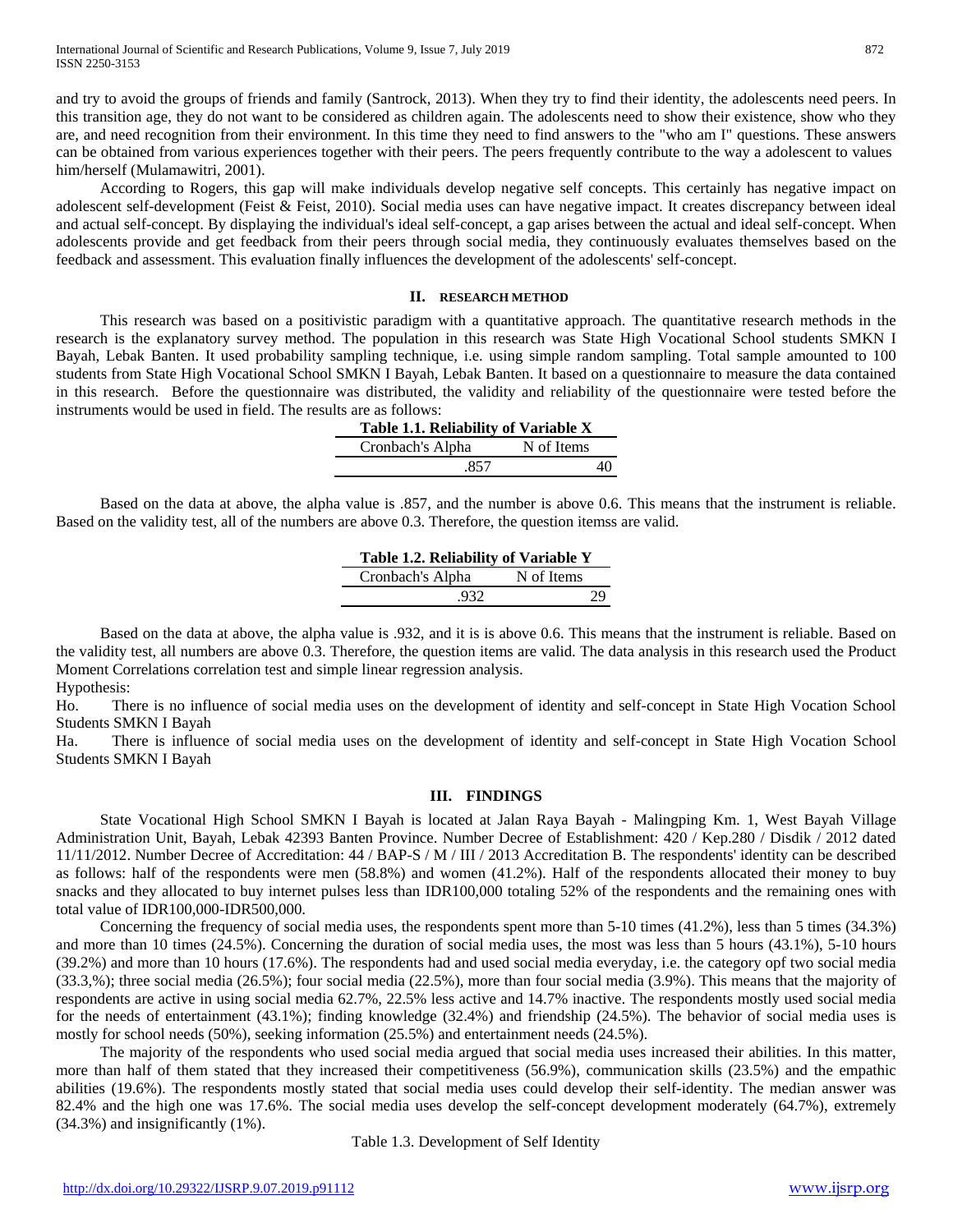| No. | Description            |                         |     | Indicators |     |               |     |
|-----|------------------------|-------------------------|-----|------------|-----|---------------|-----|
|     | Personality            | Communicating           | 46% | Making     | 50% | Positive      | 4%  |
|     |                        |                         |     | Friends    |     | <b>Status</b> |     |
| 2   | Individual             | Smart                   | 40% | Being      | 30% | Extroverted   | 30% |
|     | Values                 |                         |     | Happy      |     |               |     |
| 3   | <b>Self Expression</b> | <b>Uploading Photos</b> | 50% | Showing    | 40% | Showing       | 10% |
|     |                        |                         |     | Hobbies    |     | Personal      |     |
|     |                        |                         |     |            |     | Problems      |     |

High vocational school students SMKN I Bayah used social media to develop their identity. In the development of their personality, they used social media for friendships. They wanted to have sociable personality and could have many friends. Secondly, they used it for communication (46%). They wanted to have communication skill and had many friend. Thirdly, they did not excessively care about positive status and so, the students of SMKN I Bayah did not make any significant attention about this matter.

Individual values they wanted to appear weere Smart as well as Happy and Open. Each was 40% and 30% consecutively. Self expression that State High Vocational School Students SMKN I Bayah saw was to upload photos of their daily activities. These include selfi and photos with their friends and family. It reached 50%. Another self-expression was to show their hobbies (40%). Their personal problems were also expressed through social media and the percentage was relatively low (10%).

|     | <b>Table 1.4. Self Concep</b> |               |            |             |              |            |     |  |
|-----|-------------------------------|---------------|------------|-------------|--------------|------------|-----|--|
| No. | Description                   |               | Indicators |             |              |            |     |  |
|     | Display                       | Populer       | 40%        | fashionable | 20%          | Sportsman  | 40% |  |
|     |                               | berorganisasi |            |             |              |            |     |  |
|     | Realisasi                     | Wiseful       | 50%        | Ideal Self  | 20%          | Networking | 30% |  |
|     | Sumber                        |               |            | Image       |              |            |     |  |
|     | Agent                         | Active Self   | 70%        |             | Passive Self | 30%        |     |  |

It can be seen that the development of self-concept can be seen from the Display dimension. In this matter, State High Vocational School Students SMKN I Bayah wanted to be considered as organizational activists and sportsmen. Each was 40% consecutively that they were very active in the field of organization and sports. However, some students showed themselves as fashionable individuals (20%). The development of self-concept from the dimension of the source realization can be shown that State High Vocational School students SMK I Bayah required to be considered to have wise personality (50%), like networking (30%) and ideal self-image (20%). As an agent, they were more likely to be seen as Active (70%) than passive (30%).

| <b>Table 1.5. Model Summary</b>                                                 |               |          |         |          |  |  |  |
|---------------------------------------------------------------------------------|---------------|----------|---------|----------|--|--|--|
| Std. Error of the<br>Adjusted R                                                 |               |          |         |          |  |  |  |
| Model                                                                           |               | R Square | Square  | Estimate |  |  |  |
|                                                                                 | $194^{\rm a}$ | .038     | $-.002$ | .383     |  |  |  |
| a. Predictors: (Constant), Actively Social Media Uses, Daily Social Media Uses, |               |          |         |          |  |  |  |

Duration of Social Media Uses, Frequency of Social Media Uses

The significance level was above 0.05, and the influence of the variable of social media uses was not significant and it only contributed 3.8% to the development of self-identity, the remaining 66.2% got influence from other factors that were not examined in this research.

|       | Table 1.6. ANOVA <sup>a</sup> |                |    |             |      |                   |  |  |  |
|-------|-------------------------------|----------------|----|-------------|------|-------------------|--|--|--|
| Model |                               | Sum of Squares |    | Mean Square |      | $\mathrm{S1g}$ .  |  |  |  |
|       | Regression                    | .559           |    | 140         | .950 | .439 <sup>b</sup> |  |  |  |
|       | Residual                      | 14.265         | 97 | 147         |      |                   |  |  |  |
|       | Total                         | 14.824         | 01 |             |      |                   |  |  |  |
|       |                               |                |    |             |      |                   |  |  |  |

a. Dependent Variable: Variable of Self Identity

b. Predictors: (Constant), Actively Social Media Uses, Daily Social Media Uses, Duration of Social Media Uses, Frequency of Social Media Uses

It showed that the value of F count was 0.950 and the significance level to test the hypothesis was 0.05. It viewed the significance level of 0.439. This meant that the value was above 0.05, and therefore, the influence of social media uses had no significant effect on the development of self-identity. Therefore, Ho is accepted and Ha is rejected.

# **Table 1.7. Coefficientsa**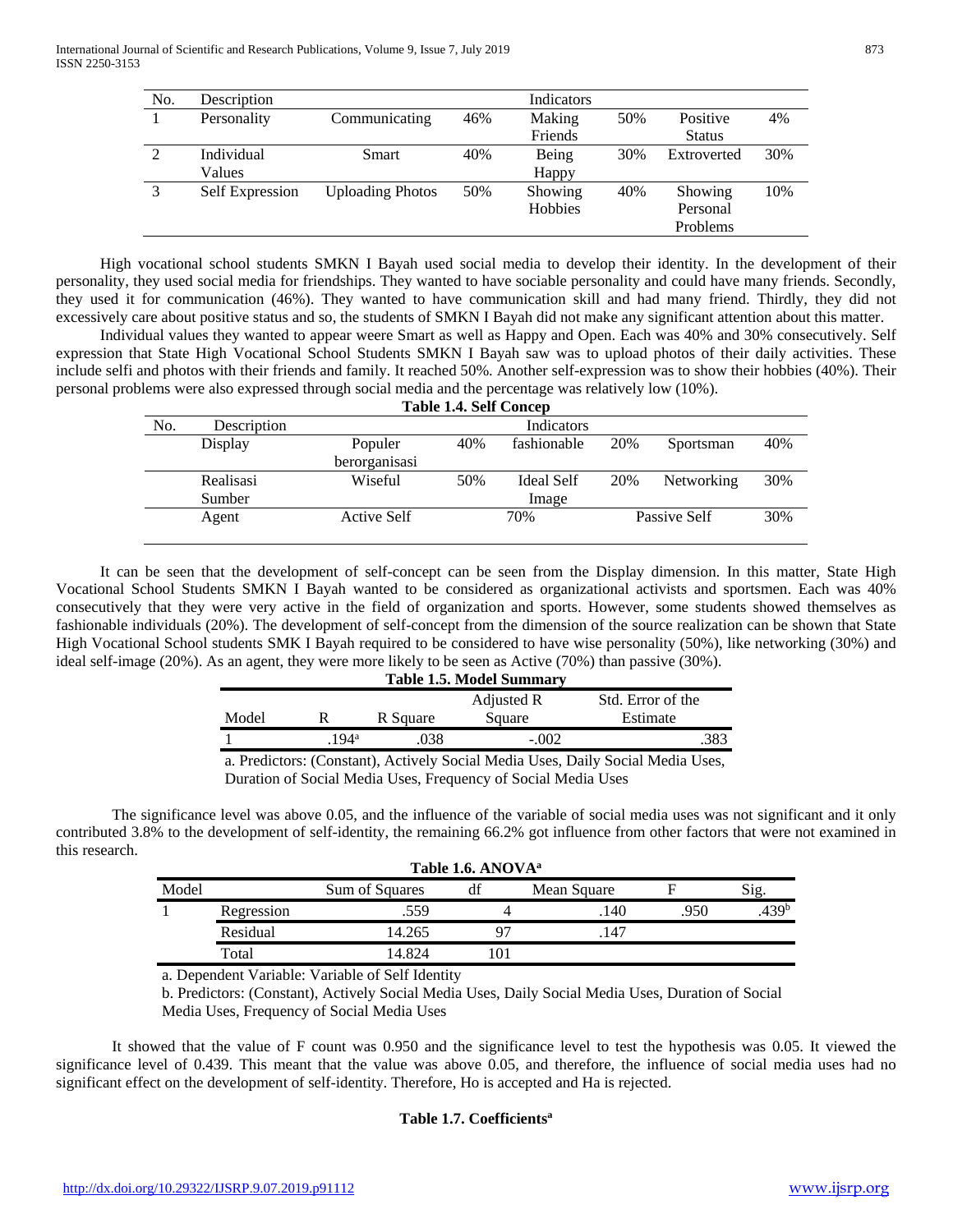|       |                                             | <b>Unstandardized Coefficients</b> |            | Standardized<br>Coefficients |          |      |
|-------|---------------------------------------------|------------------------------------|------------|------------------------------|----------|------|
| Model |                                             | B                                  | Std. Error | Beta                         |          | Sig. |
| 1     | (Constant)                                  | 2.210                              | .168       |                              | 13.173   | .000 |
|       | Frequency of Social<br>Media Uses           | .011                               | .060       | .023                         | .189     | .851 |
|       | Duration of Social<br>Media Uses            | $-.088$                            | .059       | $-.171$                      | $-1.489$ | .140 |
|       | Daily Social Media<br><b>Uses</b>           | .048                               | .035       | .150                         | 1.365    | .175 |
|       | <b>Actively Social Media</b><br><b>Uses</b> | $-.015$                            | .054       | $-.030$                      | $-.286$  | .776 |

a. Dependent Variable: Variable of Self Identity

If the value of X rises by one unit, then Y will increase the value. The variable of self-identity will increase by 1.1% if you frequently use social media. It increases 8.8% if you use social media for a long time and it only increases 4.8% if you use it every day. However, it will decrease 1.5% if you actively use social media. The research results shows that all the variables do not significantly affect the Y variable.

| <b>Table 1.8. Model Summary</b>                                                          |                  |          |        |                            |  |  |
|------------------------------------------------------------------------------------------|------------------|----------|--------|----------------------------|--|--|
| Adjusted R                                                                               |                  |          |        |                            |  |  |
| Model                                                                                    |                  | R Square | Square | Std. Error of the Estimate |  |  |
|                                                                                          | 116 <sup>a</sup> | 014      | - 027  |                            |  |  |
| $\sim$ Deciminations (Constant) Autivalia Contained in Home. Dollar Contained Modia Home |                  |          |        |                            |  |  |

a. Predictors: (Constant), Actively Social Media Uses, Daily Social Media Uses,

Duration of Social Media Uses, Frequency of Social Media Uses

The significance level was 0.501, and it was above 0.05. Therefore, the variable, i.e. the influence of social media uses was not significant and it only contributed 0.14% to the development of self-concept, the remaining ones (99%) got influence from other factors and it was not examined in the research.

|       | Table 1.9. ANOVA <sup>a</sup> |                |    |             |  |                   |  |  |  |
|-------|-------------------------------|----------------|----|-------------|--|-------------------|--|--|--|
| Model |                               | Sum of Squares |    | Mean Square |  | Sig.              |  |  |  |
|       | Regression                    | .333           |    | .083        |  | .856 <sup>b</sup> |  |  |  |
|       | Residual                      | 24.333         | Ω7 | 251         |  |                   |  |  |  |
|       | Total                         | 24.667         |    |             |  |                   |  |  |  |

a. Dependent Variable: Variable of Self Concept

b. Predictors: (Constant), Actively Social Media Uses, Daily Social Media Uses, Duration of Social Media Uses, Frequency of Social Media Uses

Based on the table at above it showed that the value of F count was 0.332 and the significance level to test the hypothesis was 0.05. We saw the significance level of 0.856. This meant that the value was above 0.05, and therefore, the effect of social media uses did not significantly influence the development of self-concept. Therefore, Ho is accepted and Ha is rejected.

|       | Tabel 1.10. Coefficients <sup>a</sup> |                                    |            |                              |         |      |  |  |
|-------|---------------------------------------|------------------------------------|------------|------------------------------|---------|------|--|--|
|       |                                       | <b>Unstandardized Coefficients</b> |            | Standardized<br>Coefficients |         |      |  |  |
| Model |                                       | B                                  | Std. Error | <b>B</b> eta                 |         | Sig. |  |  |
|       | (Constant)                            | 2.214                              | .219       |                              | 10.103  | .000 |  |  |
|       | Frequency of Social<br>Media Uses     | .068                               | .078       | .106                         | .871    | .386 |  |  |
|       | Duration of Social<br>Media Uses      | $-.016$                            | .077       | $-.023$                      | $-.201$ | .841 |  |  |
|       | Daily Social Media<br><b>Uses</b>     | $-.022$                            | .045       | $-.054$                      | $-.485$ | .629 |  |  |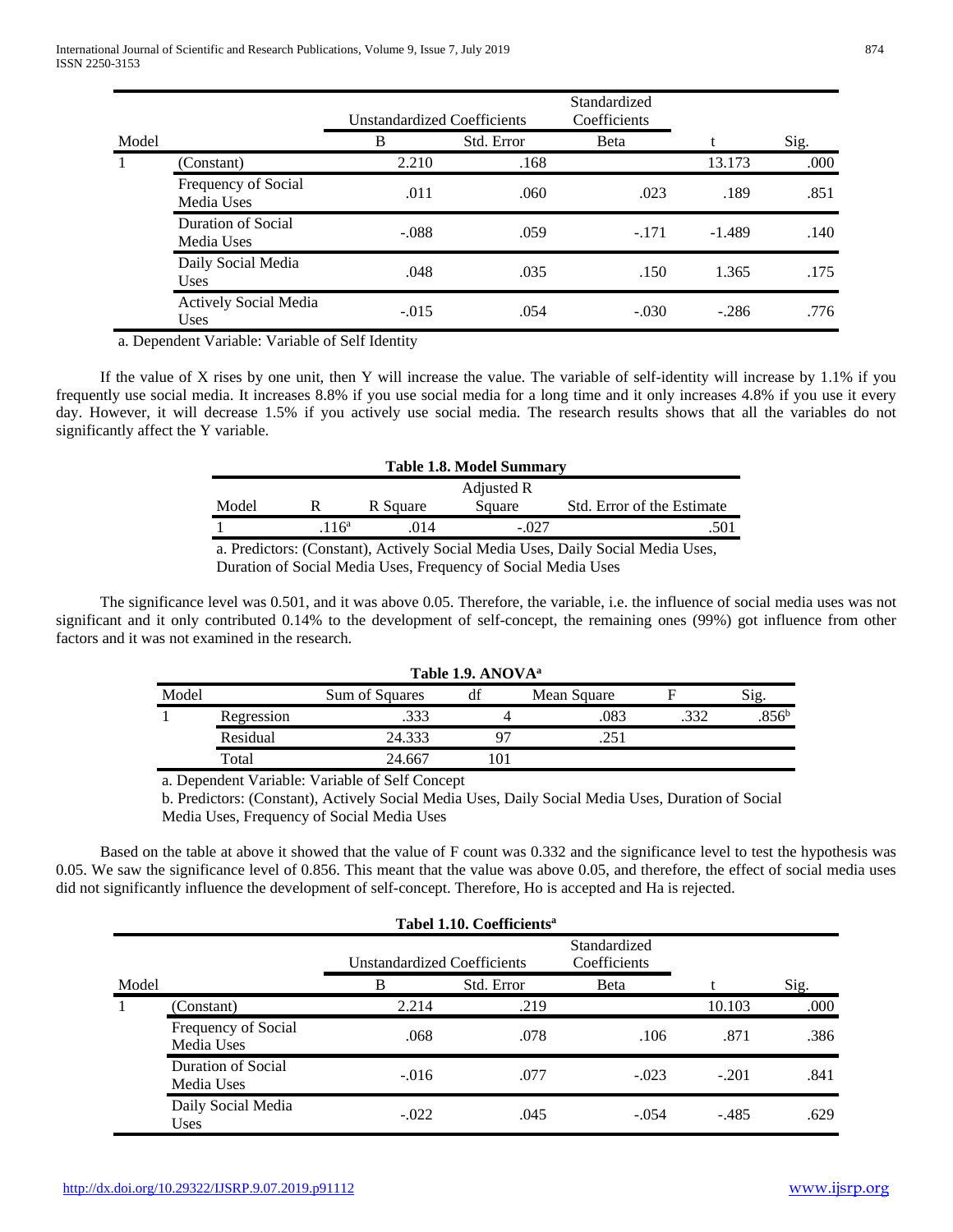|        | Med <sub>18</sub><br>Noc191<br><b>ACU</b><br>ses       | . |  |  |
|--------|--------------------------------------------------------|---|--|--|
| $\sim$ | 0.0120<br>--<br>$\mathbf{v}$<br>$\mathbf{v}$<br>.<br>. |   |  |  |

a. Dependent Variable: The Variable of Self Concept

If the value of X increases by one unit, then Y will increase the value. The variable of self-identity will increase by 0.68% if you frequently use social media. It decreases by 0.16% if you use social media for a long time. Moreover, it decreases by 0.22% if you use social media every day. Finally, it will increase 0.32% if you actively use social media. Therefore, the research results indicate that all the variables do not significantly affect the Y variable.

The development of self-identity and self-concept among State High Vocational School students SMKN I Bayah did not get influence from social media uses. The students still carried out their activities despite there was lack of social media use. When studying at school, their handphones are collected. Therefore, they could not use their handphones in class or during school hours. Moreover, they could not use social media as well. The condition made them less active in social media uses.

It was in appropriate to Putro's research. The research states that social media uses closely relate to mood, the uses of a pseudonym and no sense of responsibility concerning what they have uploaded (Putro, Perilaku Penggunaan Media Sosial dan Identitas Diri (Studi Deskriptif Kualitatif tentang Perilaku Penggunaan Media sosial dan IDentitas Diri di Kalangan Mahasiswa S1 Jurusan Komunikasi Universitas Slamet Riyadi Surakarta), 2018); From another research conducted by Sakti and Yulianto, social media use gets influence from thoughts, experience and society; therefore, it does not only relate to the pattern of social media use (Sakti & Yulianto, 2018).

The contribution of social media usage to identity development is very low. This is because what influences the development of identity and self-concept is message content that exist on social media rather than on the pattern of social media use or exposure. This is in accordance with Ayun's research (Ayun, 2015). However, it differs from the research of Felita and his colleagues who state that social media is a place to display their ideal self-image despite it is not in accordance with their real self-concept they have had (Felita, Siahaja, Wijaya, & Melisa, pemakaian Media Sosial dan Self Concept pada Remaja, 2016).

## **IV. CONCLUSION**

The first hypothesis that social media uses influence the self-identity development is not proven. This can be seen from the value produced by the F-count value is 0.950 and the significant level to test the hypothesis is 0.05. It is shown that the significance level is 0.439. It means that the value is above 0.05 and therefore, social media uses has no significant effect on the self-identity formation. As a results, the null hypothesis (Ho) is accepted and Ha is rejected. Therefore, there is no influence between the pattern of social media uses and the self-identify development of students of High Vocational School (SMKN) I Bayah, Lebak Banten.

The second hypothesis shows that the pattern of social media uses influences the self-concept development. This can be seen in the number produced by the F count value is 0.332 and a significance level to test the hypothesis is 0.05. Viewed from the significance level, it indicates 0.856. This means that the value is above 0.05, and therefore, the effect of social media uses does not significantly influence the self-concept development. Therefore, Ho is accepted and Ha is rejected. Moreover, there is no influence between the patterns of social media uses and the self-concept development among high vocational school students SMK I Bayah, Lebak Banten. Suggestions for further researches in future relate to the influence of social media content on the development of individual identity and self-concept.

### V. REFERENCES

- Sukaesih, S., SB, N. S., & Harmanto. (2015). Literasi Media Berbasis Pendidikan karakter Bagi Mahasiswa PGSD UNNES. *Jurnal Penelitian Pendidikan , 32* (2), 163-168.
- Ayun, P. Q. (2015). Fenomena Remaja Menggunakan Media Sosial dala Membentuk Identitas. *Jornal Channel , 3* (2), 1-16.
- Berger, A. A. (2010:125). *Pengantar Semiotika Tanda-Tanda Dalam Kebudayaan Kontemporer.* Yogyakarta, DIY Yogyakarta, Indonesia: Tiara Wacana.

Feist, J., & Feist, J. G. (2010). *Teori Kepribadian* (Vol. 7). Jakarta, DKI Jakarta, Indonesia: Salemba Humanika.

Felita, P., Siahaja, C., Wijaya, V., & Melisa, G. (2016). Pemakaian Media Sosial dan Self Concept pada Remaja. *Jurnal Ilmiah MANASA , 5*, 30-41.

Felita, P., Siahaja, C., Wijaya, V., & Melisa, G. (2016). pemakaian Media Sosial dan Self Concept pada Remaja. *Jurnal PSikologi MANASA , 5* (1), 30-41.

Gudykunst, W. B., & Mody, B. (2002:225). *handbook of International and Intercultural Communication* (Vol. 2nd). Amerika, Amerika, Amerika: Sage Publication.

LittleJohn, S. W. (2008:131). *Theories of Human Communication* (Vol. 9th). New Mexico, Mexico: Wadworth Albuquerque.

Morissan, Wardhani, A. C., & Hamid, F. (2013:126). *Teori Komunikasi Massa.* Jakarta, DKI Jakarta, Indonesia: Ghalia Indonesia. Mulamawitri, T. (2001). Antara Tekanan dan Keinginan Pribadi. *Kompas* , p. 37.

Mulyana, D. (2010). *Komunikasi Suatu Pengantar.* Bandung, Jawa Barat, Indonesia: Remaja Rosda Karya.